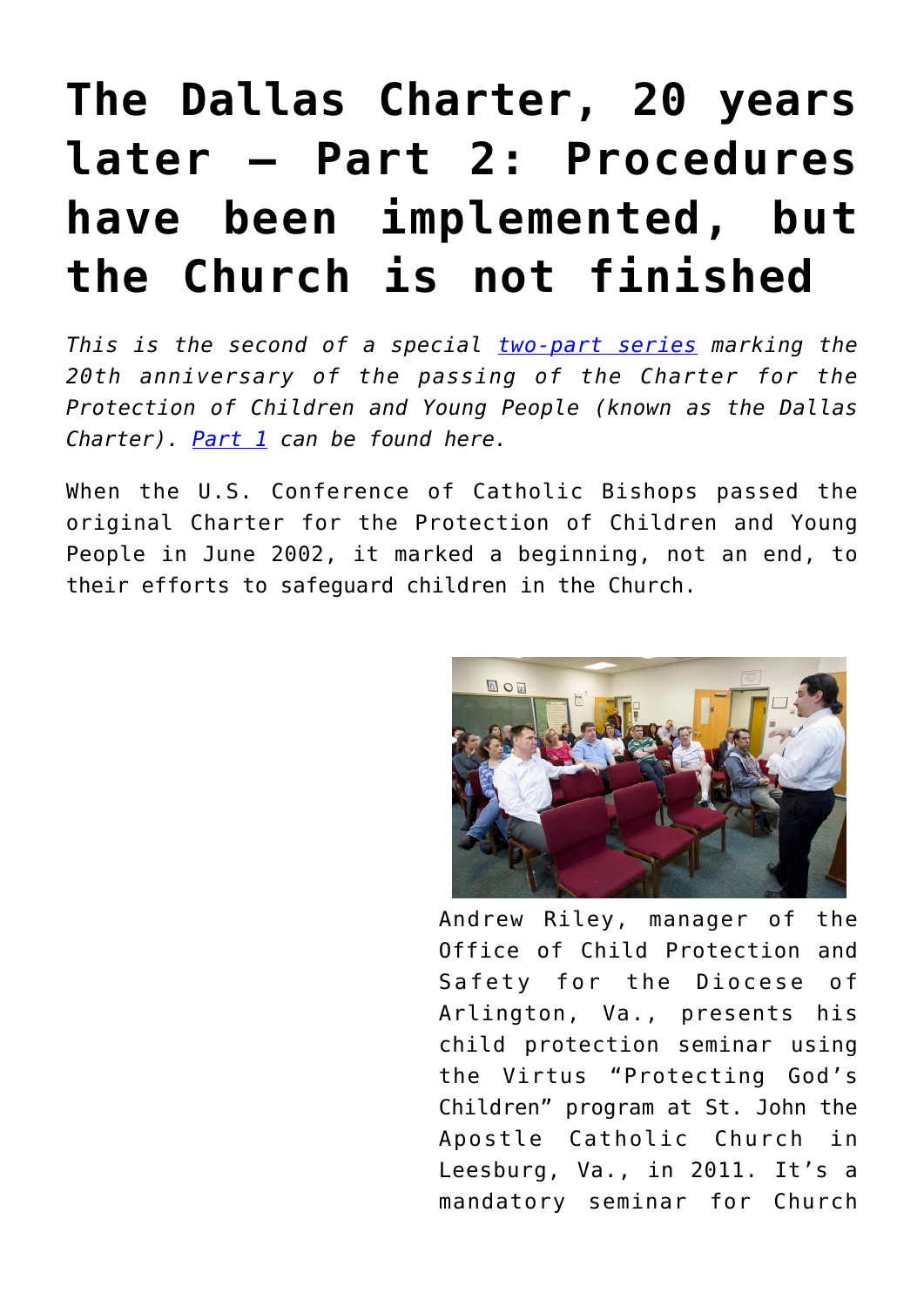workers, teachers and volunteers and is intended to present information to help safeguard children from anyone who would do them harm. CNS photo/Nancy Wiechec

The charter's 17 articles called on bishops and dioceses to reach out and try to help those who are victim-survivors of clerical sexual abuse of minors, to investigate all allegations of sexual abuse of minors by priests or deacons, to report such allegations to civil authorities, and to remove from ministry any men with even one substantiated incident of sexual abuse of a minor. It led to the establishment of USCCB's Secretariat for the Protection of Children and Young People and National Review Board, which is made up of laypeople.

But what might be the most significant change, according to victim-survivors, is the creation of safe environment programs. Those include background checks on employees and volunteers who come in contact with minors in Catholic settings, including parish ministry and Catholic schools, as well as training for those same adults, and for children, to help them recognize situations that could lead to abuse or allow abuse to happen — all with the goal of stopping abuse before it starts.

"The single most important change of all were the articles that were enacted at great financial cost to the Church," said Teresa Pitt Green, a victim-survivor of sexual abuse by a priest when she was a child. "A child protection program was put in place that is a leader in the world. U.S. Catholics need to take a breath and say, 'wow.'"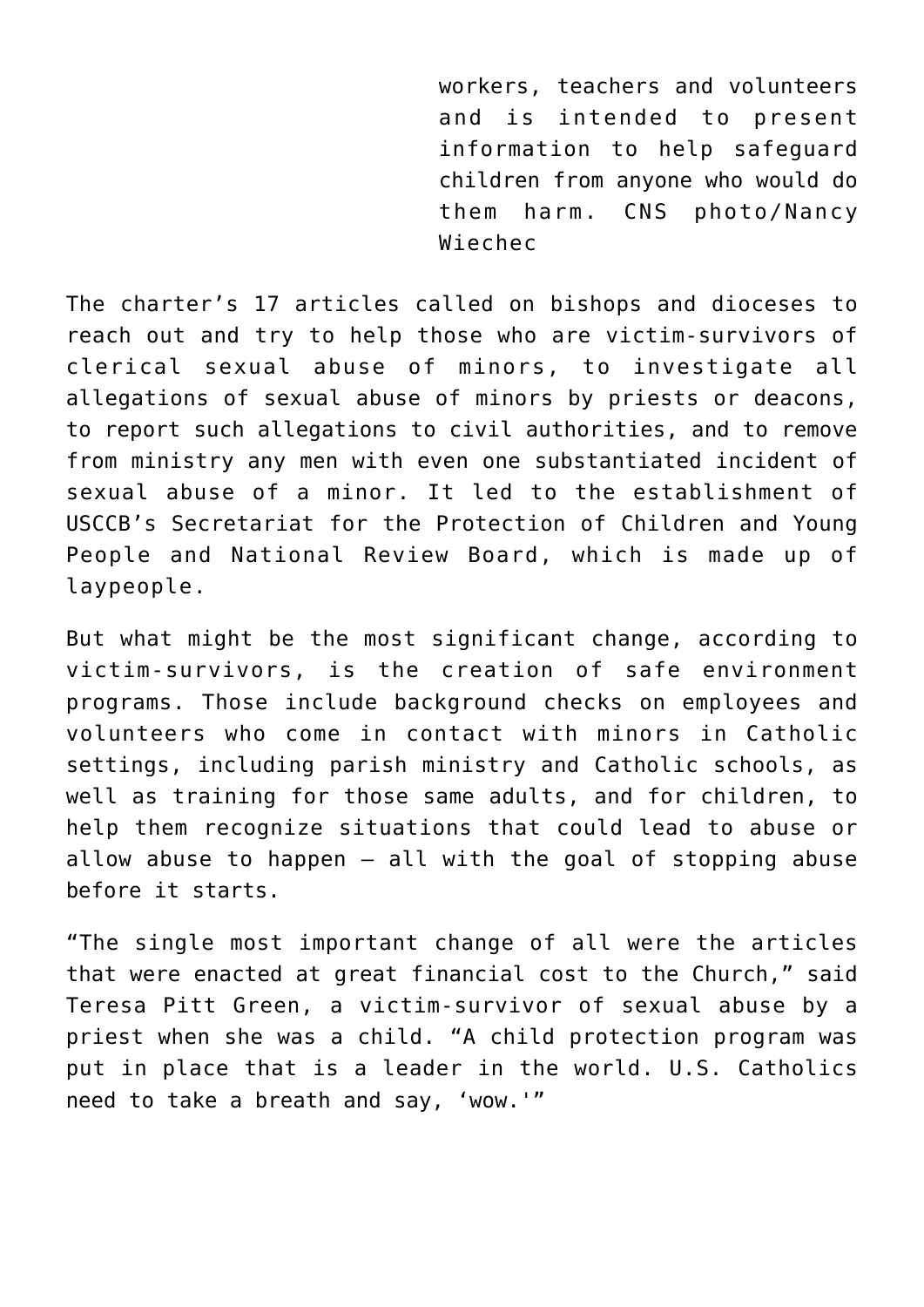## **Damage on both sides**

It has not always been an easy path. More than 20 U.S. dioceses have declared bankruptcy since 2002, seeking to protect their ability to fulfill their mission while paying out settlements to survivors of clerical sexual abuse. Victim advocates decried the lack of accountability in the original charter for bishops who mishandled abuse allegations, and the Church has not come close to recovering from the blow to its reputation and moral authority caused by the crisis.



Former Cardinal Theodore E. McCarrick wears a mask during arraignment at Dedham District Court in Dedham, Mass., on Sept. 3, 2021, after being charged with molesting a 16 year-old boy during a 1974 wedding reception. CNS photo/David L Ryan, Pool via Reuters

"A huge thing that we lost, something that we've sort of come to live with, is our own loss of credibility — clergy and bishops especially," said Father Thomas Berg, director of seminary admissions and professor of moral theology at St. Joseph Seminary in Yonkers, New York.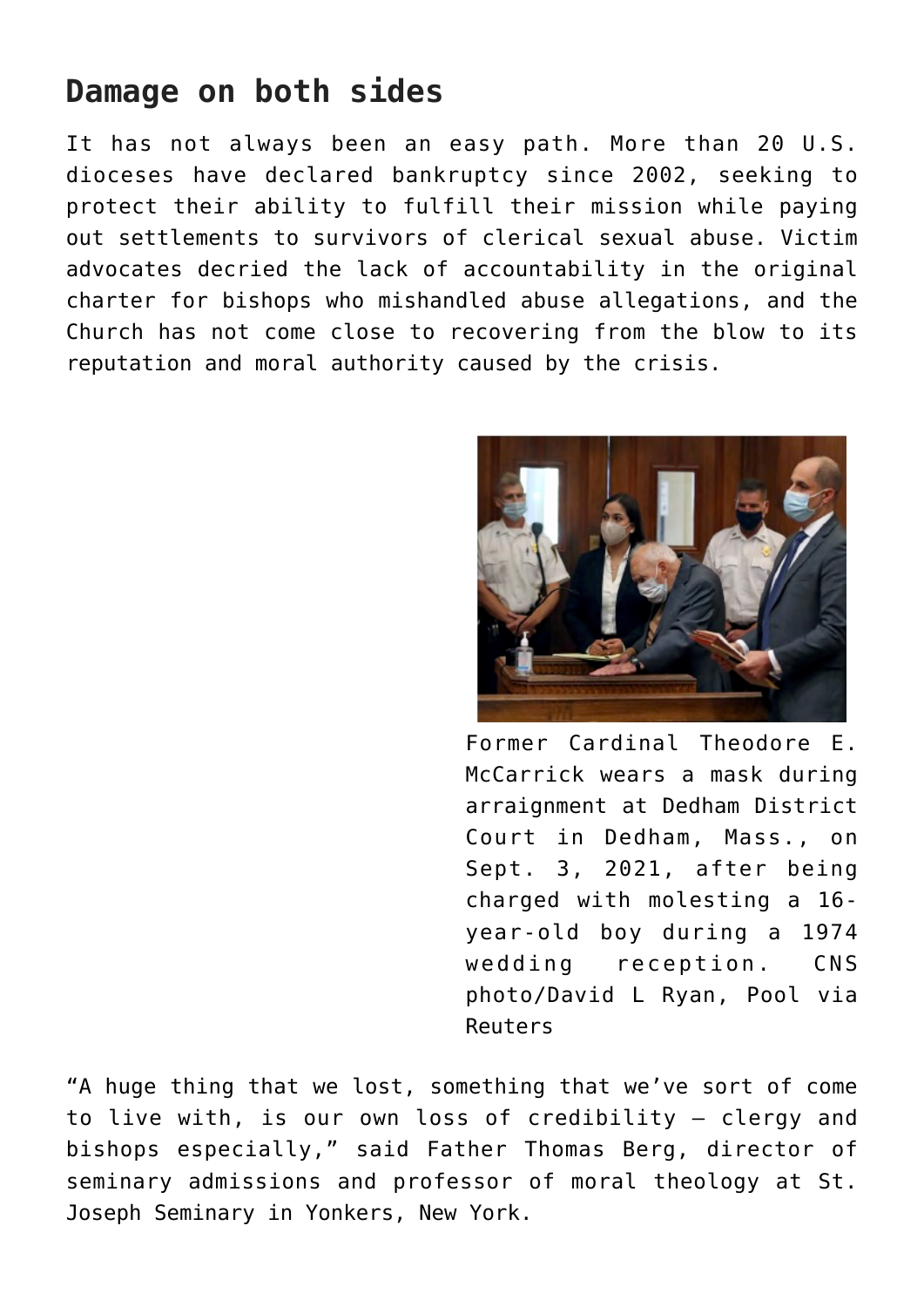"That largely contributed to the idea that, 'We really don't care what the Catholic Church has to say about anything, frankly.' The moral leadership, the weight of morally authoritative teaching, that's been seriously damaged, and I don't think we've recovered from that."

Father Berg said the Dallas Charter was a "necessary initial step" but is also concerned about the damage it has caused to priests who have been falsely accused.

"There has been a lot of collateral damage," he said, noting that dioceses remove priests publicly from ministry while they complete an investigation. If investigators find that the allegation is not credible, how can the priest's reputation be repaired? Or, he asked, what if a false allegation is deemed credible, and the priest is removed permanently from ministry? The evidence that is needed to find an allegation credible is far less than what would be necessary to prove a criminal charge.

He also would like to see more emphasis on restorative justice instead of "retributive justice."

"Retribution, in this case, as far as it goes, is perfectly fine," Father Berg said. "The problem is that … it does focus on punishing the perpetrator, but it can also invite focus away from the victims. It can create an environment in which victims are now treated as litigants. I've heard many times from victims how their treatment by the Church — as a litigant in a legal process — has been a retraumatization. Cutting victims a check and making sure their therapy is paid for, that really falls short of what they need from the Church."

Pitt Green acknowledged that not all dioceses do a good job of ministering to victim-survivors but said poor relationships can't be blamed on those who have been abused. "You can't blame the victims for coming forward," she said.

Many dioceses and their victim assistance coordinators have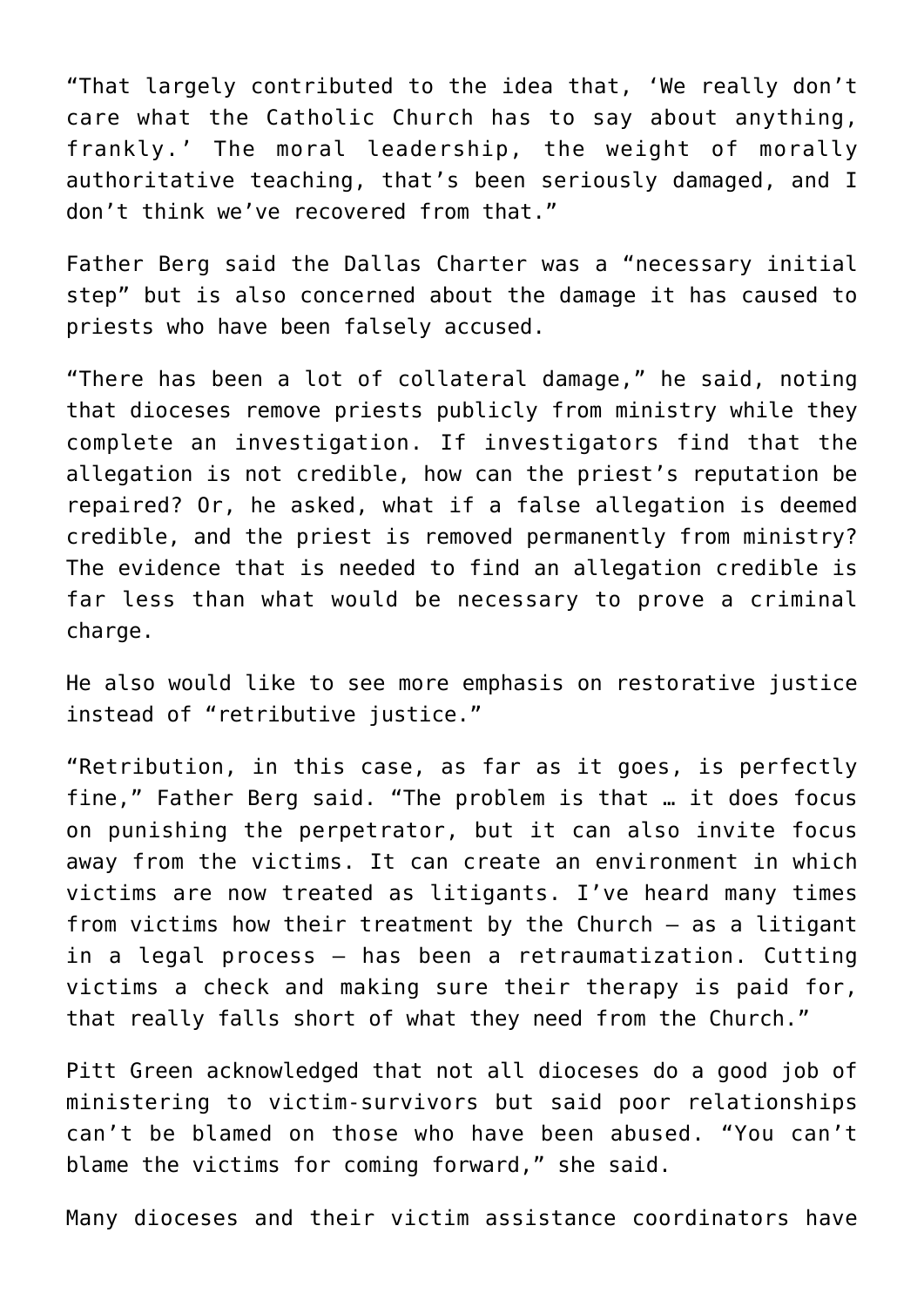done well, Pitt Green said, noting that she was very suspicious of efforts to reach out to victim-survivors after the charter was passed. She was in the Diocese of Arlington, Virginia, where she lived at the time, and saw posters and fliers everywhere inviting victims of clergy sexual abuse to come forward. She had already reported her abuse to the diocese where it occurred, and that wasn't handled well. But she decided to take a chance and call anyway.

"My first words  $-$  I didn't even say hello  $-$  I said, 'Is this just window dressing?'" she said.

The victim assistance coordinator, whom Pitt Green now counts as a friend, said, "You'll have to decide that," Pitt Green said.



Pope Francis speaks during a meeting with members of the Pontifical Commission for the Protection of Minors at the Vatican April 29, 2022. Also pictured is Sister Arina Gonslaves, vice-provincial of the Religious of Jesus and Mary, and Boston Cardinal Seán P. O'Malley, commission president. CNS photo/Vatican Media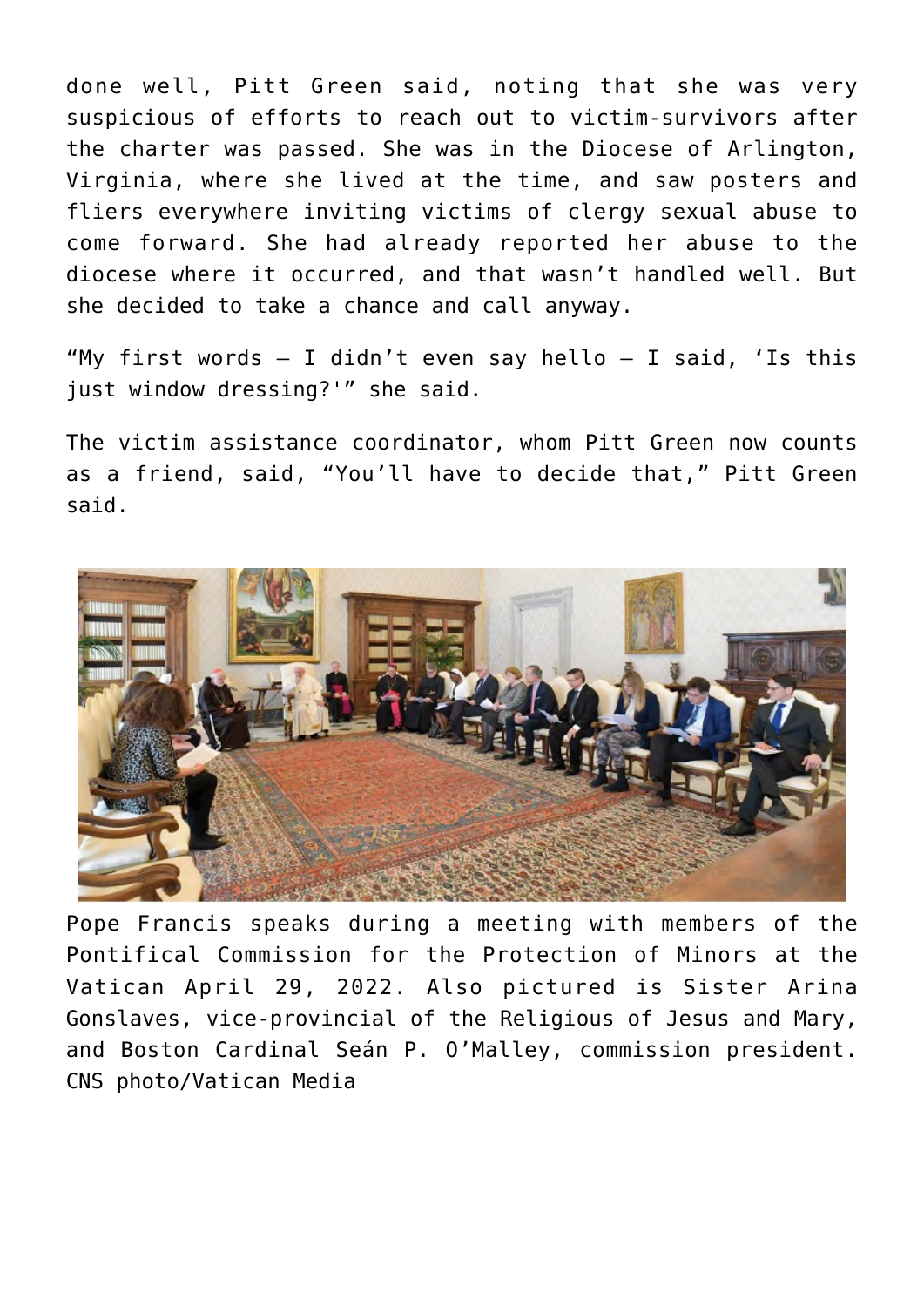## **A new process**

Michael Hoffman, an abuse survivor from Chicago, has been mostly pleased with how his report was handled.

He is chairman of the Archdiocese of Chicago's Hope and Healing Committee of survivors, clergy and staff from the archdiocesan Office for the Protection of Children and Youth. The committee created a healing garden, a place of beauty intended to invite reconciliation, hope and healing not only for victim-survivors but for the whole Church. It also hosts an annual prayer service in April, Child Abuse Prevention Month, and an annual Mass for child abuse prevention.

"Many survivors around the country and around the world have not had the experience of real empathy and real compassion for what we've been through," Hoffman said, noting that victim assistance ministries around the country are not all the same. "That piece should be discussed. We don't want to minimize these things into little check boxes. It's got to be legitimate culture change and sustained efforts of healing over time. I think there are pockets where some of these things are going well. Then there are pockets where these things are not going very well."

While Hoffman said the Archdiocese of Chicago handled his report well, not all of his experiences have been positive. He recalled going to the required safe environment training at his parish because he wanted to coach his children's sports teams. He had already disclosed his abuse to his family and the archdiocese after reading a 2006 newspaper article about other people from his boyhood parish who were abused by the same priest, but he had not yet published his book about it, "Acts of Recovery: The Story of One Man's Ongoing Healing from Sexual Abuse by a Priest," and his story was not widely known.

During the training, participants were in small groups, and the man next to Hoffman, someone he knew and had been friendly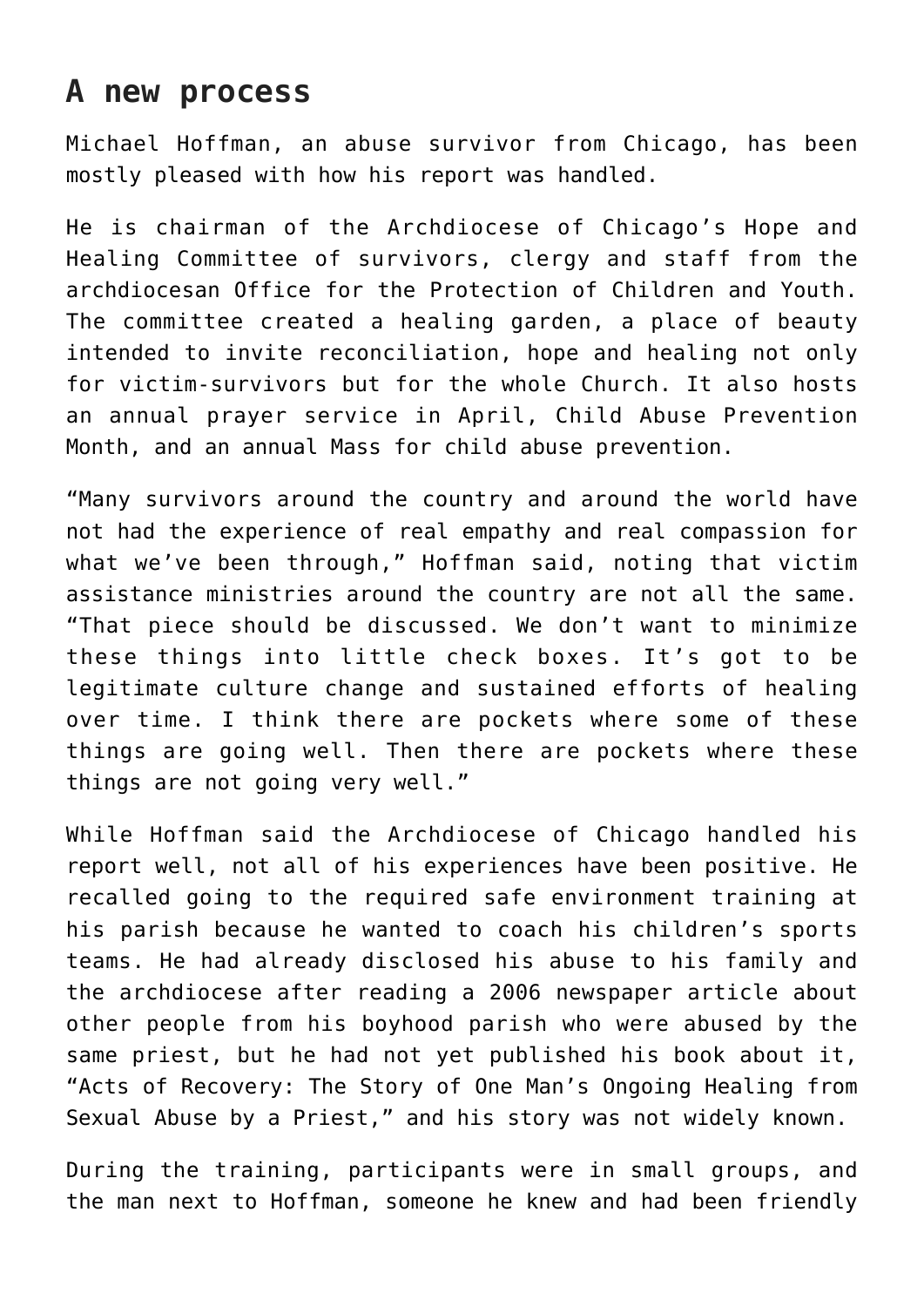with, started talking about the child in the video they had watched who was portraying a victim of abuse.

"He said, 'The child was weak,'" Hoffman said. "'My boys aren't weak. It wouldn't happen to them.' I just sat there with my fists clenched under the table."

A few years later, when Hoffman was chairman of the parish school's athletic board, it fell to him to persuade another father, a man he counted as a friend, to participate in safe environment training. The man refused, saying he didn't need to because he would never abuse a child, which Hoffman said missed the point.

"I said, 'OK, but you aren't going to coach your kids,'" Hoffman said. "That's what the Dallas Charter did. It laid these conversations out for the public to see. I think those are good outcomes that affect all of us. I think the Dallas Charter and all these processes and procedures should be talked about near constantly. Let's not talk about it only once. Let's be transparent and disclose everything. I think transparency and disclosure will help keep children safe."

Such child protection programs, including training, background checks and budgets for victim assistance and safe environment programs, cost U.S. dioceses, eparchies and religious institutes almost \$54.5 million in 2020, according to the annual report released by the USCCB's Secretariat for the Protection of Children and Young People. While high, that number is dwarfed by the almost \$342.3 million paid out in settlements, attorneys' fees and other costs related to allegations.

But it is, perhaps, the most effective thing the charter did.

"Now, we can't go into any parish and say, 'I want to help with the youth group,'" said Deacon Bernie Nojadera, executive director of the secretariat. "You've got to fill out forms, provide referrals, and then, by the way, we have to do a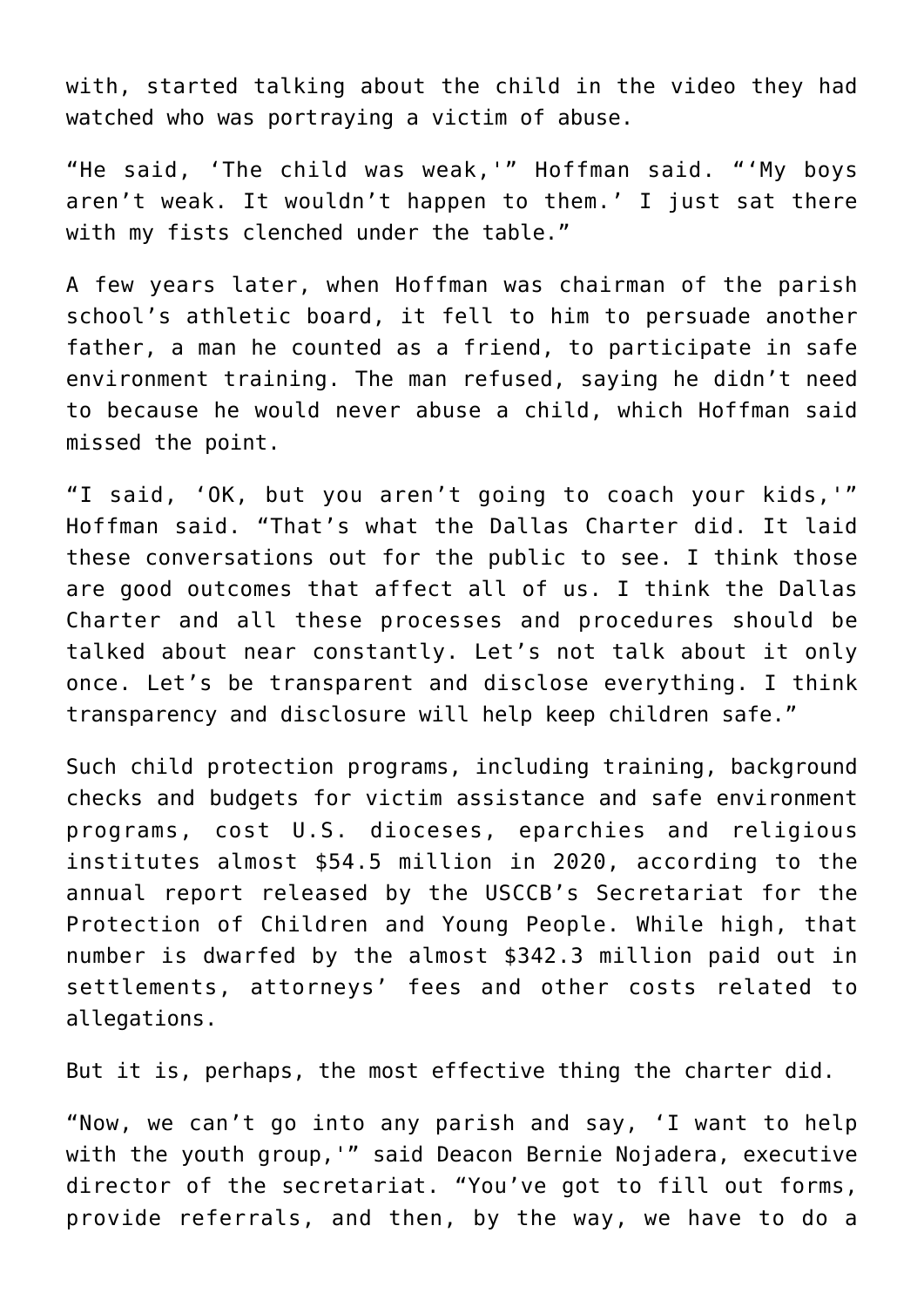background check and do our safe environment training."

Deacon Nojadera said the safe environment training and mandated reporter training — for people who work with children and are required to report suspected child abuse to civil authorities — have built confidence among priests, teachers and volunteers that they know when they need to do something, and, when that occurs, they know what procedures to follow.

"The creation, the development and the use of mindfulness, the situational awareness, the competence, the ability to be observant," he said  $-$  "if anyone sees or reasonably suspects instances of abuse, they know how to report. They are able to carry that out with competence and confidence. … We've now been able to empower people. We've now been able to give a voice to those who need a voice. We've been able to accompany [survivor-victims]. We've been able to develop and grow relationships with some of our survivor-victims, and they have helped us."



*"I think the Dallas Charter and all these processes and procedures should be talked about near constantly. Let's not talk about it only once. Let's be transparent and disclose everything. I think transparency and disclosure will help keep children safe."* — Michael Hoffman

#### **Decrease in cases**

The effectiveness of the charter can be traced by experiences such as those that Hoffman and Pitt Green have had, as well as by the number of dioceses found in compliance with the charter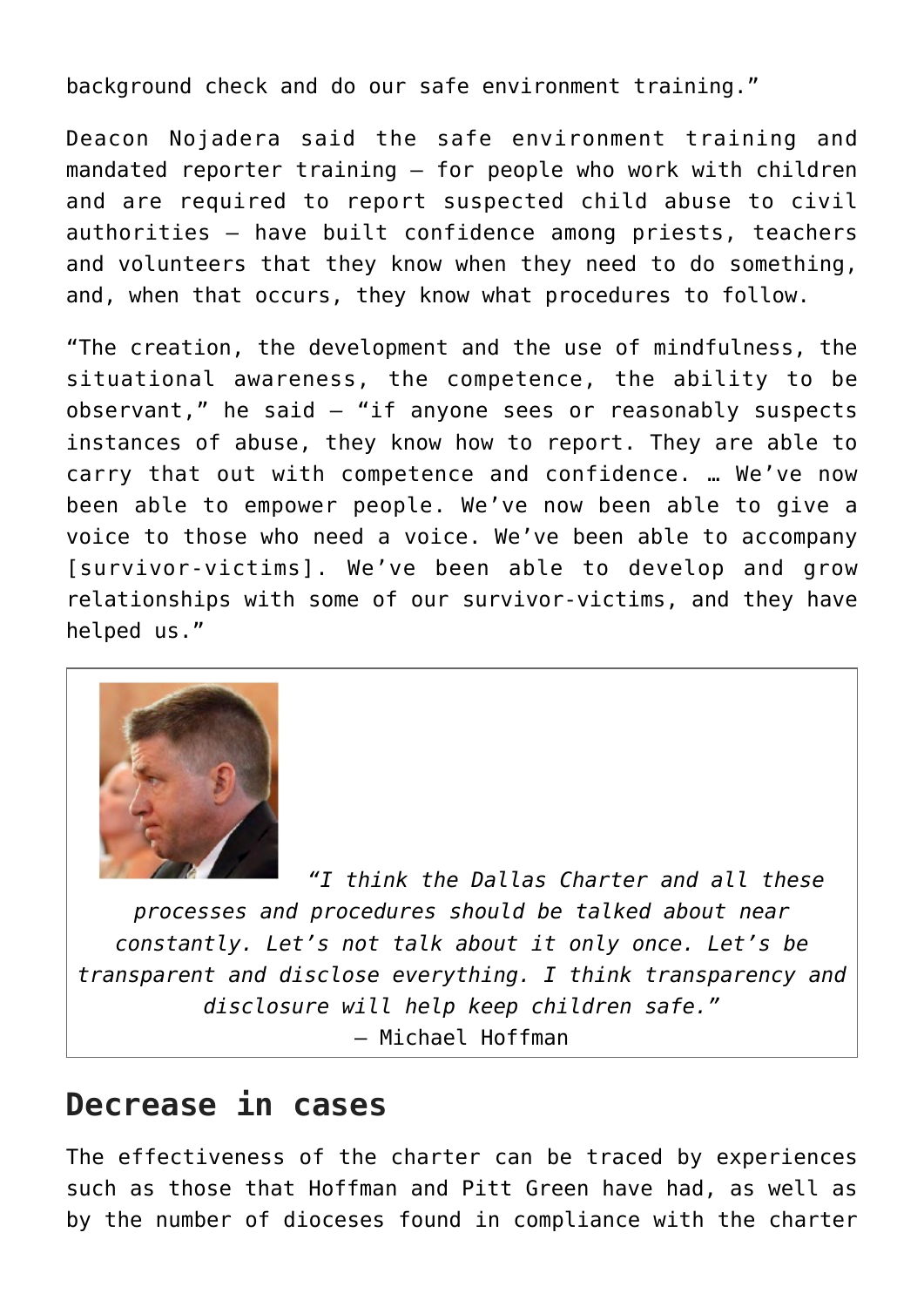in annual audits — themselves required by the charter — and by the number of children and adults trained on safe environment practices, the number of background checks conducted and the number of allegations reported, as well as when the incidents in those allegations took place.

According to the 2020 annual report, released in November 2021, 3,946 people reported 4,250 incidents of abuse in the year from July 1, 2019, to June 30, 2020. Of those, 22 were still minors at the time of reporting.

The Causes and Context of Sexual Abuse of Minors by Catholic Priests in the United States, 1950-2010, complied by researchers from the John Jay College of Criminal Justice of the City University of New York, found that the bulk of the reported incidents took place in the 1960s, 1970s and 1980s, mirroring the findings of a 2004 report from John Jay College.

However, larger numbers of cases were reported in 2019 and 2020, after the summer of 2018, when news of alleged sexual abuse of minors and adults by then-cardinal Theodore McCarrick broke and a Pennsylvania grand jury released a report detailing 70 years of abuse allegations in six dioceses.

Having clerical sexual abuse in the news seemed to make it more likely for people to report allegations, just as happened in 2002.

"I don't think any diocese was left untouched or unscathed by the scandal," said Bishop David Kagan of the Diocese of Bismarck, North Dakota. "After the charter, as dioceses had to conform to what the charter required, more and more people came forward. While it was a small percentage of the total number of Catholic priests, that doesn't change the tragedy of it. One case is too many."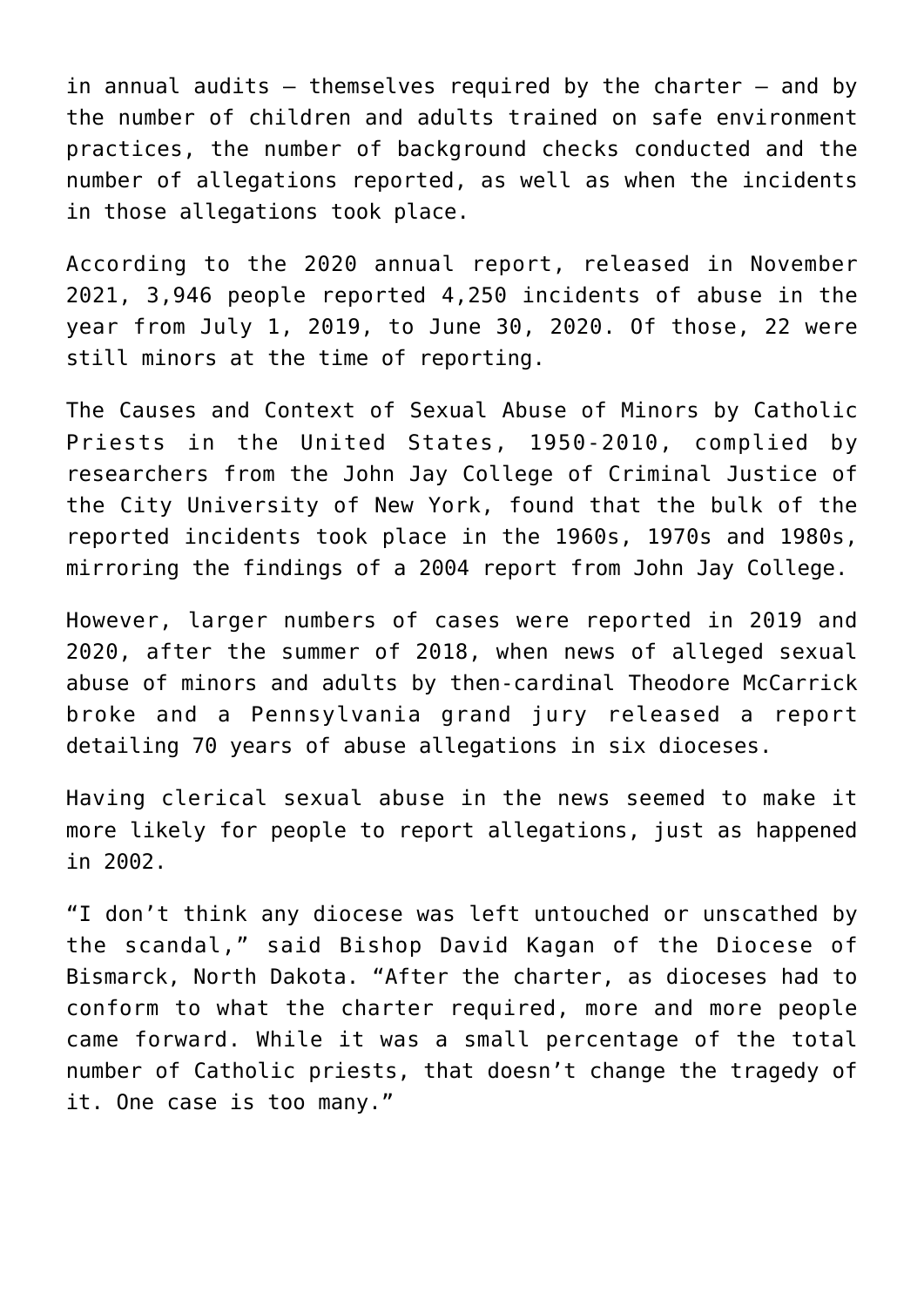

This is the opening page of Vos Estis Lux Mundi, Pope Francis' universal law establishing procedures for reporting and investigating abuse within the Church. The law took effect June 1, 2019. CNS photo/Vatican

Meanwhile, a number of other U.S. institutions, including other churches, athletic organizations, youth development groups such as the Boy Scouts, and public schools have had to reckon with their own sexual abuse crises, as have Catholic Church leaders in other countries who may have once dismissed the crisis as U.S. problem. In 2014, Pope Francis announced the establishment of a 17-member Pontifical Commission for the Protection of Minors, headed by Cardinal Seán P. O'Malley, appointed archbishop of Boston after Cardinal Bernard Law's resignation in 2002. Cardinal O'Malley was also appointed to lead the dioceses of Fall River, Massachusetts, and Palm Beach, Florida, after scandals related to clerical sexual abuse of children.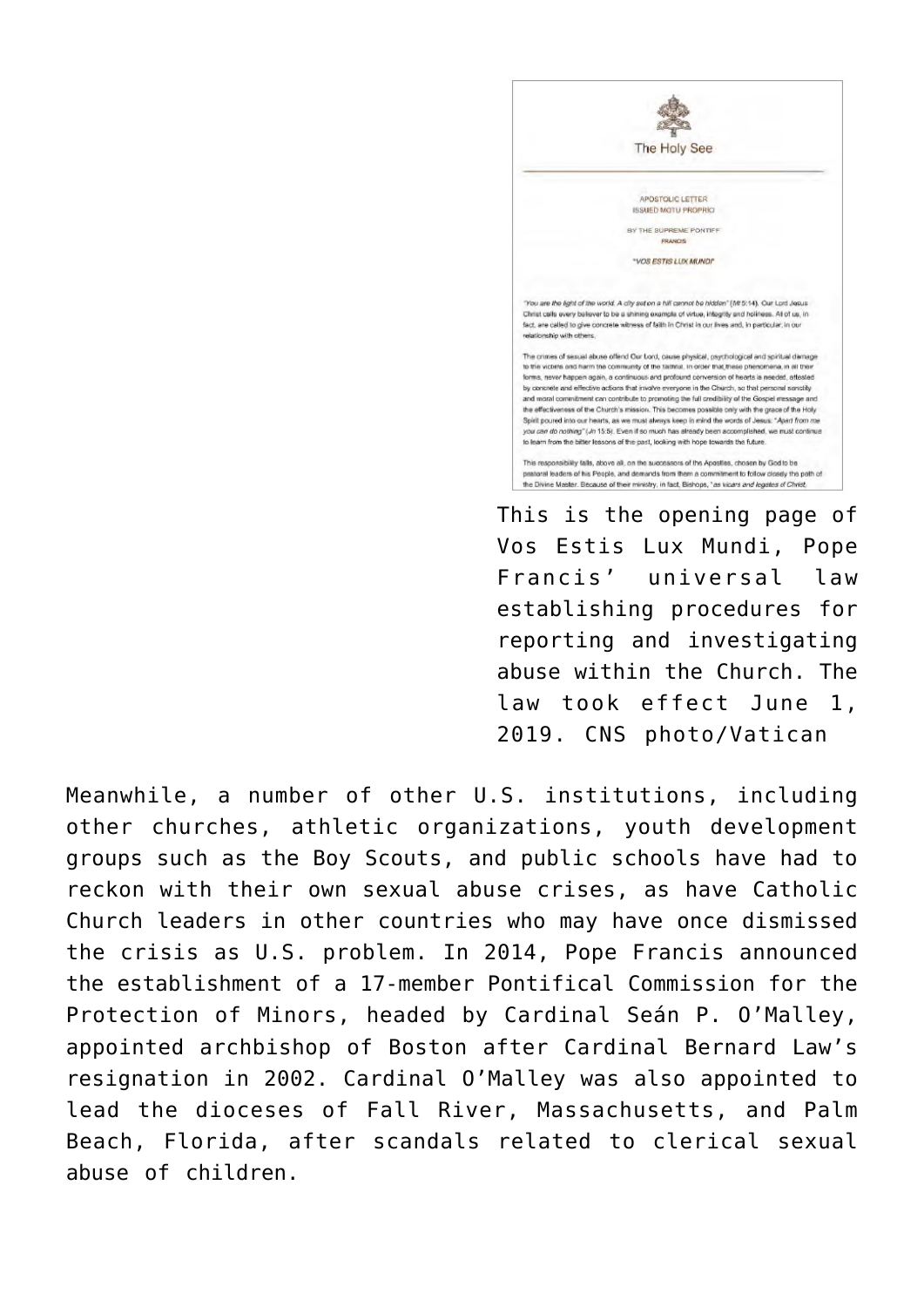The commission now has the mandate of encouraging and supervising the world's bishops in their implementation of *Vos estis lux mundi*, a 2019 papal document establishing procedures for reporting clerical sexual abuse, establishing survivor support centers and holding bishops and religious superiors accountable.

The document followed a kind of clergy sexual abuse summit in which representatives of all the world's bishops' conferences were called to Rome to discuss what they were doing in the way of preventing and reporting cases of abuse. The U.S. bishops, for their part, agreed in 2019 that they must be accountable for their handling of abuse cases.

Earlier this year, Pope Francis brought the commission's work into the Dicastery of the Doctrine of the Faith, making a "fundamental part of the structure of the Church's central government," according to Cardinal O'Malley, and asked the commission to produce annual audits of what the Church is doing, and what it needs to be doing.



*"After the charter, as dioceses had to conform to what the charter required, more and more people came forward. While it was a small percentage of the total number of Catholic priests, that doesn't change the tragedy of it. One case is too many."* — Bishop David Kagan

## **'When is this going to end?'**

Sara Larson, executive director of Awake Milwaukee, a lay group of Catholics formed in 2019 to respond to clerical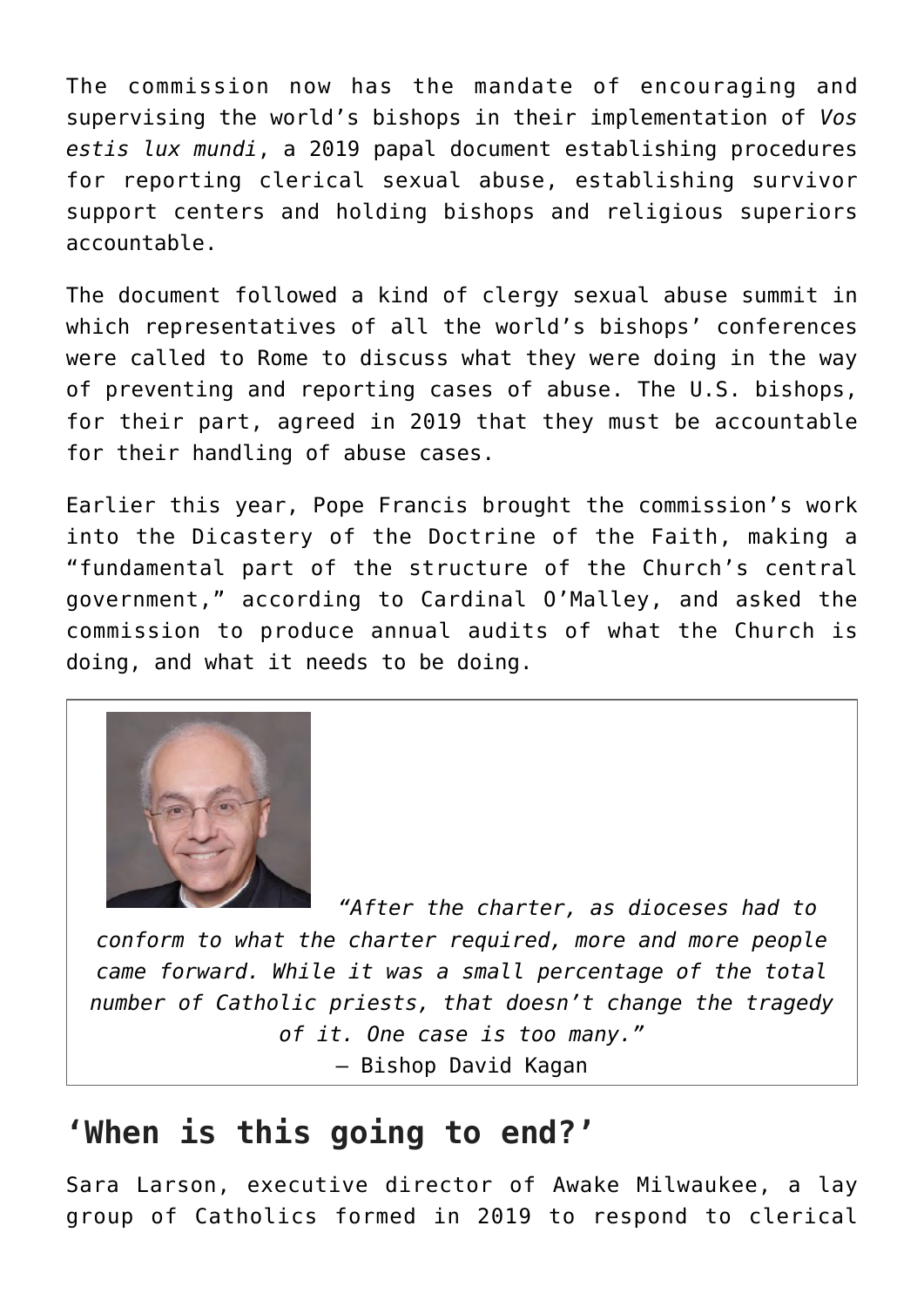sexual abuse in the Church by supporting and listening to victim-survivors and advocating for changes to make the Church safer, said one of the biggest dangers she sees now is complacency.

"There's this idea that we all came together as a Church and we fixed the problem and we can move on," she said. "That story is just not true. We think about it in the wrong way. That frustration for a lot of people really spilled over in 2018. It was, 'Wait, there was still a problem?' It hadn't been fixed, and not everyone was dealing with integrity. I think the other real challenge right now is a kind of issue fatigue. There was kind of a groundswell of attention and support in 2018 and 2019. What I really believe the Church needs is people who are really committed to sticking with this issue in the day-by-day and week-by-week work."

Deacon Nojadera said that he has run into the same attitude at trainings and at conferences.

"People will say to me, 'Bernie, when is this going to end?'" he said. "I say without hesitation, 'the Second Coming.' Now that this is out in the open, there will always be people coming forward, there will always be people who are taken advantage of. There will always be people violating boundaries. That's the reality of being vigilant and continuing to be aware."

It's important, Deacon Nojadera said, to keep up with everything, especially safe environment training, which lay staff members and volunteers take with them into other areas of their lives.

"If you are going to be effective in safeguarding, you need to drill, you need to practice, you need to develop the muscle memory," he said. "You know who the points of contact are, you know how to document, you know how to report."

Bishop Kagan said that perhaps one unintended consequence of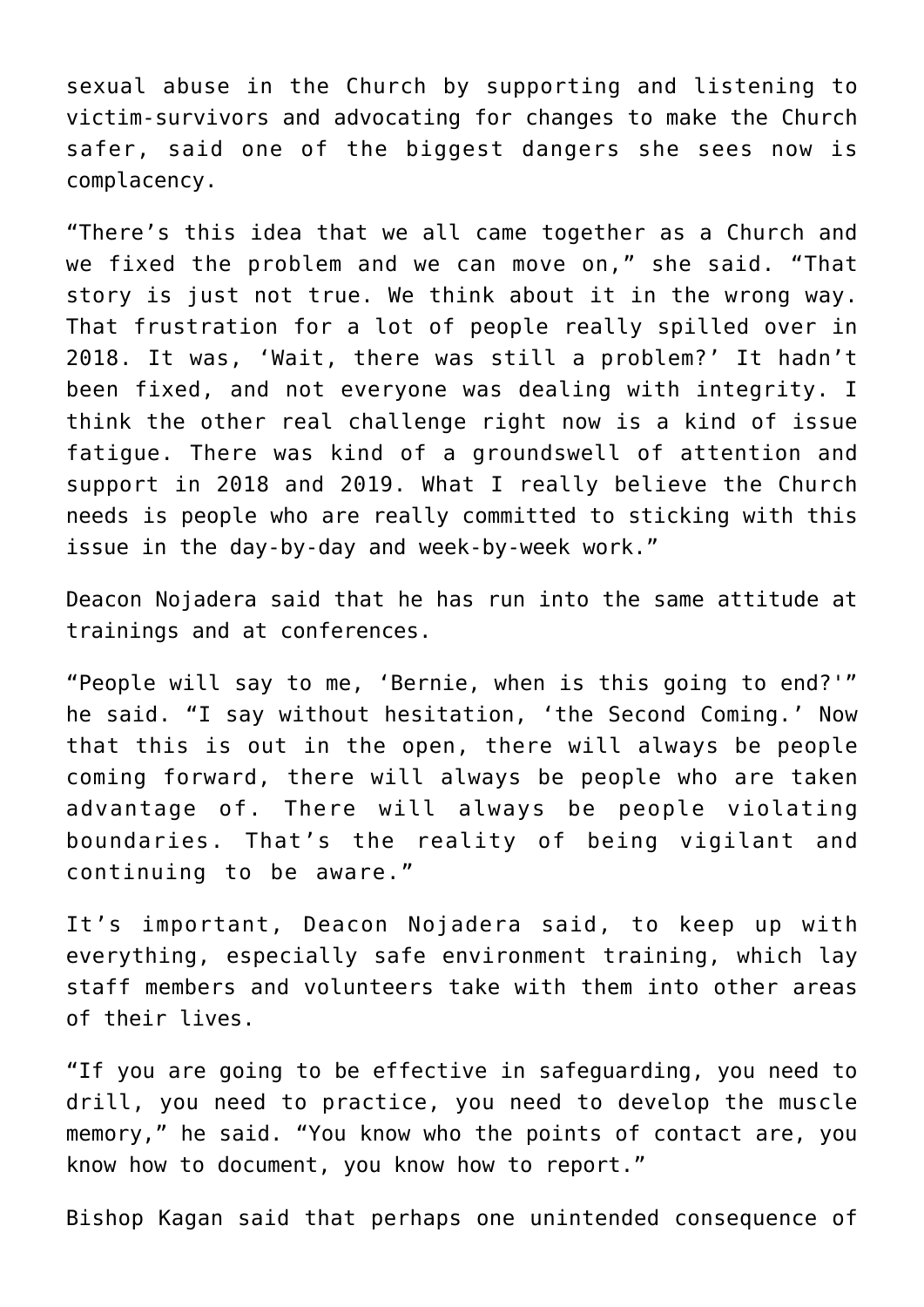the charter was that priests pulled away from children, afraid that something like placing their hand on a child's shoulder could lead to allegations of abuse.

"It was a natural reaction, and it wasn't a good reaction," Bishop Kagan said. "Time has rectified that a great deal. In large part, the rectifying went along [with] implementing the requirements of the charter and the essential norms, which the USCCB worked on and the Holy See approved. … We've become very diligent as well as vigilant about child protection in Church life, whether it's a parish school or religious education or another ministry. You can never be too careful."



*"People will say to me, 'Bernie, when is this going to end?' I say without hesitation, 'the Second Coming.' Now that this is out in the open, there will always be people coming forward, there will always be people who are taken advantage of. There will always be people violating boundaries. That's the reality of being vigilant and continuing to be aware."* — Deacon Bernie Nojadera

#### **What's next?**

Going forward, Deacon Nojadera said, the Church must continue to pay attention to the selection and formation of men called to priesthood, and to the efficacy of prayer.

"There's got to be mentoring and ongoing formation for our priest candidates, making sure we get healthy and holy men going forward, [making] sure they use their support systems,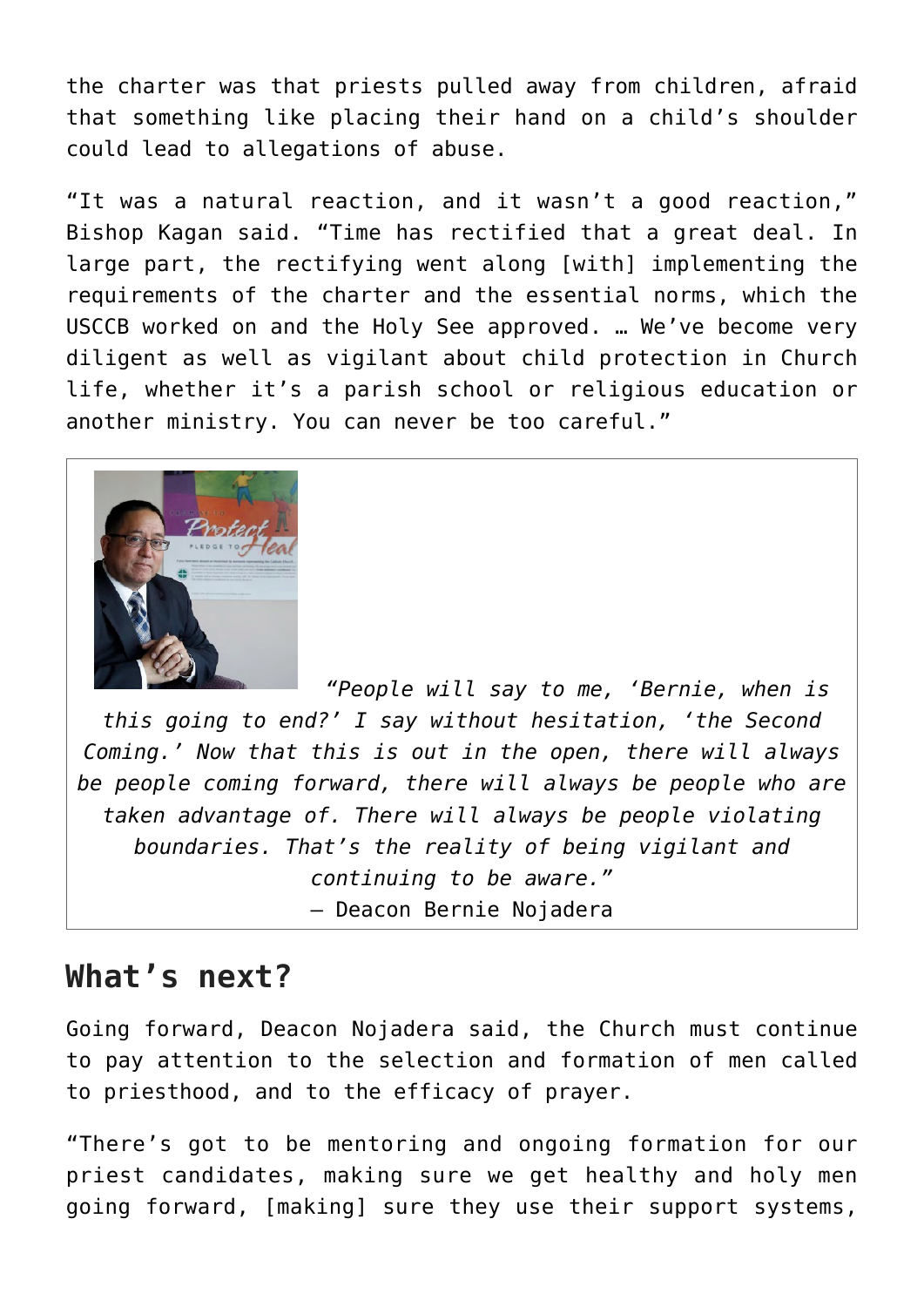[making] sure they maintain healthy and holy relationships with their brother priests and laypeople, and lifelong training and formation for our lay people," he said. "We need to pay attention to it in our prayer life and in our community prayer."



Msgr. Ron Lengwin, vicar for Church relations for the Diocese of Pittsburgh, speaks with abuse victim Jim VanSickle of Pittsburgh during a 2018 news conference held by members of the Survivors Network of those Abused by Priests (SNAP) in front of the diocese's building. CNS photo/Chaz Muth

On a practical level, Larson said, the Church should heed the words of former National Review Board chair Francesco Cesareo, who in June 2019 said the fact that so many dioceses have passed the audits before having problems come to light means that the audits should be strengthened.

"A strengthened audit would provide a means for improving your dioceses' existing methods to protect and heal," Cesareo told the bishops, according to Catholic News Service. "Virtually all your dioceses, including those where problems came to light under the microscope of the media and attorney generals,